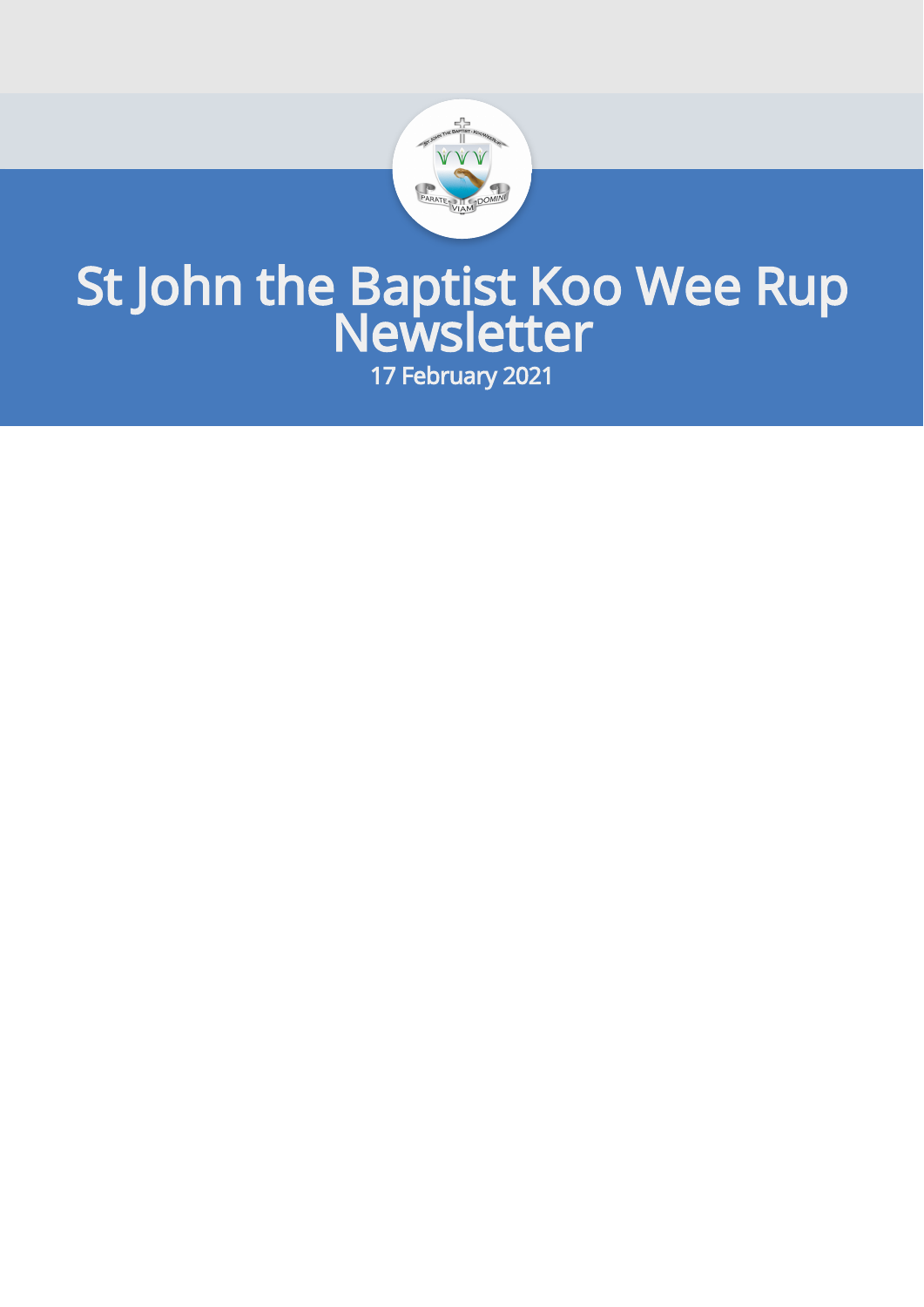

# Principals Report

Dear Parents, Guardians & Carers,

Following today's announcement ending the Statewide Lockdown we can now confirm that school will recommence as normal for all students tomorrow.

All rules surrounding parents on site are as prior to this lockdown. Please remember that parents are asked to wear a mask when on school grounds as there is a tendency to congregate rather than social distance.

The following events have been rescheduled:

Grade 6 Leadership speeches - Mon 22nd Feb (Parents are not permitted to attend due to density limits)

Swimming Trials - Tue 23rd Feb (Students only) - New permissions will be sought via Operoo

Parent Teacher Meetings - Wed 3rd & Thur 4th Mar - Booking information will be e-mailed to parents.

Today is Ash Wednesday, to mark the beginning of the Lenten season we have shared a prayer liturgy via SeeSaw.

It is a time where we give thanks for the good things that God has given us and remember that these blessings are not just for us. We must share them and use them to help other people in the world who do not have enough food, clean water and healthcare. Traditionally, the blessed ashes that marked our foreheads on Ash Wednesday are a sign that during Lent we are growing to be more like Christ and a reminder that just as Christ gave of himself for others, we need to share what we have with others, too.

Canteen will resume tomorrow (18th February). Lunch orders will be available Mondays and Thursdays via CDF Pay only. Over the counter purchases will be limited to icy-poles only due to COVID-19 restrictions. To set up canteen ordering through CDF pay—Visit [https://stjohnskwr.cdfpay.org.au](https://stjohnskwr.cdfpay.org.au/) or scan QR Code below. (Guidelines for setting up your CDFpay account can also be found on Skoolbag in the Parent Info section).

A reminder that all students are required to wear the correct summer uniform and must wear a hat when playing or doing activities outdoors. All hair accessories need to be of the school colours (yellow, navy or white). If your child needs to be out of uniform for any reason, a written note to their teacher is required.

Regards

Chris Dortmans, Principal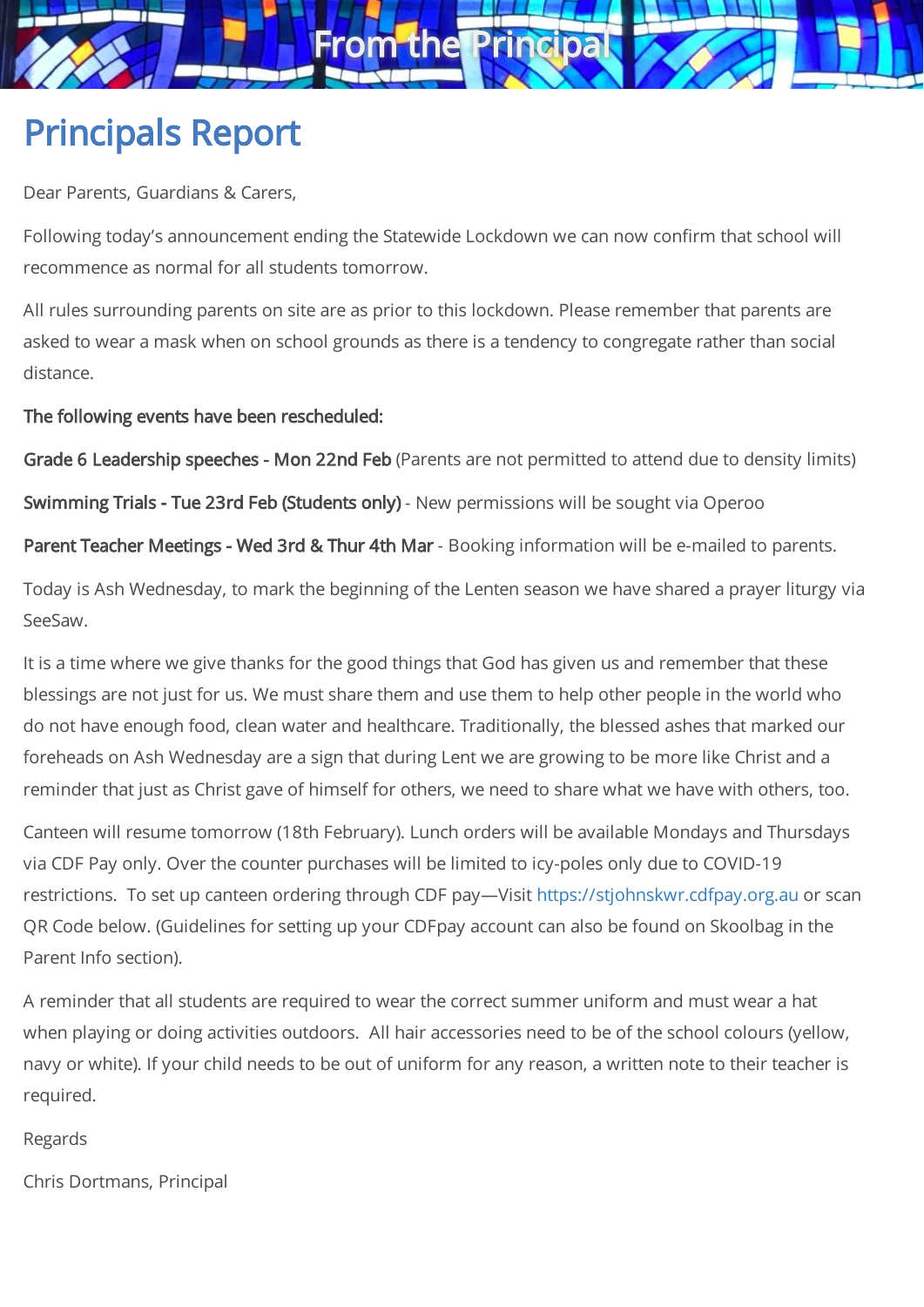# Junior News

Welcome to the Junior Learning Community for 2021! We have had an exciting start to school and have demonstrated our ability to be flexible learners.

The students have enjoyed participating in the PMP program which allows them to develop their hand/eye and foot/eye coordination, fitness, balance, locomotion and eye-tracking skills.

Last Monday, students brought home their first reader of the year. Home reading is an important part of your child's literacy development. It allows them to develop confidence, fluency and comprehension in a comfortable home environment.

Next week the Grade One and Two students will begin our spelling program. On a Monday, your child will bring home a list of spelling words based on a specific sound (phoneme), we will also post these words on Seesaw. The sounds for next week will be 's' and 'm'. We ask that your child practices these words during the week.

The Foundation students will be developing their letter ID, High Frequency Words and letter sound knowledge in class. These skills can be consolidated at home.

# Middle/Senior News

What a whirlwind start to 2021 it has been for the senior school!

Our 5/6 camp to Forest Lodge was a fantastic way to begin the year. The way the children and staff alike bonded together, faced challenges, offered encouragement and support to one another, combined with the laughter and excitement was a truly special way to start the year. The Forest Lodge staff made particular mention of the manners and exemplary behaviour of our students of which we are extremely proud.

The Grade 3/4s were lucky to squeeze in a Kitchen/Garden session before the snap lockdown! We hope to be back to this wonderful program as soon as possible. We do have class sets of aprons and gardening gloves on offer but please feel free to send along your own (named) if your child would prefer.

We have made the most of the short time we've had together in the classroom, beginning our book and author study on Anh Do's highly engaging 'Weir Do' series. We have also started with a focus on Recount writing, as well as whole numbers/place value in maths.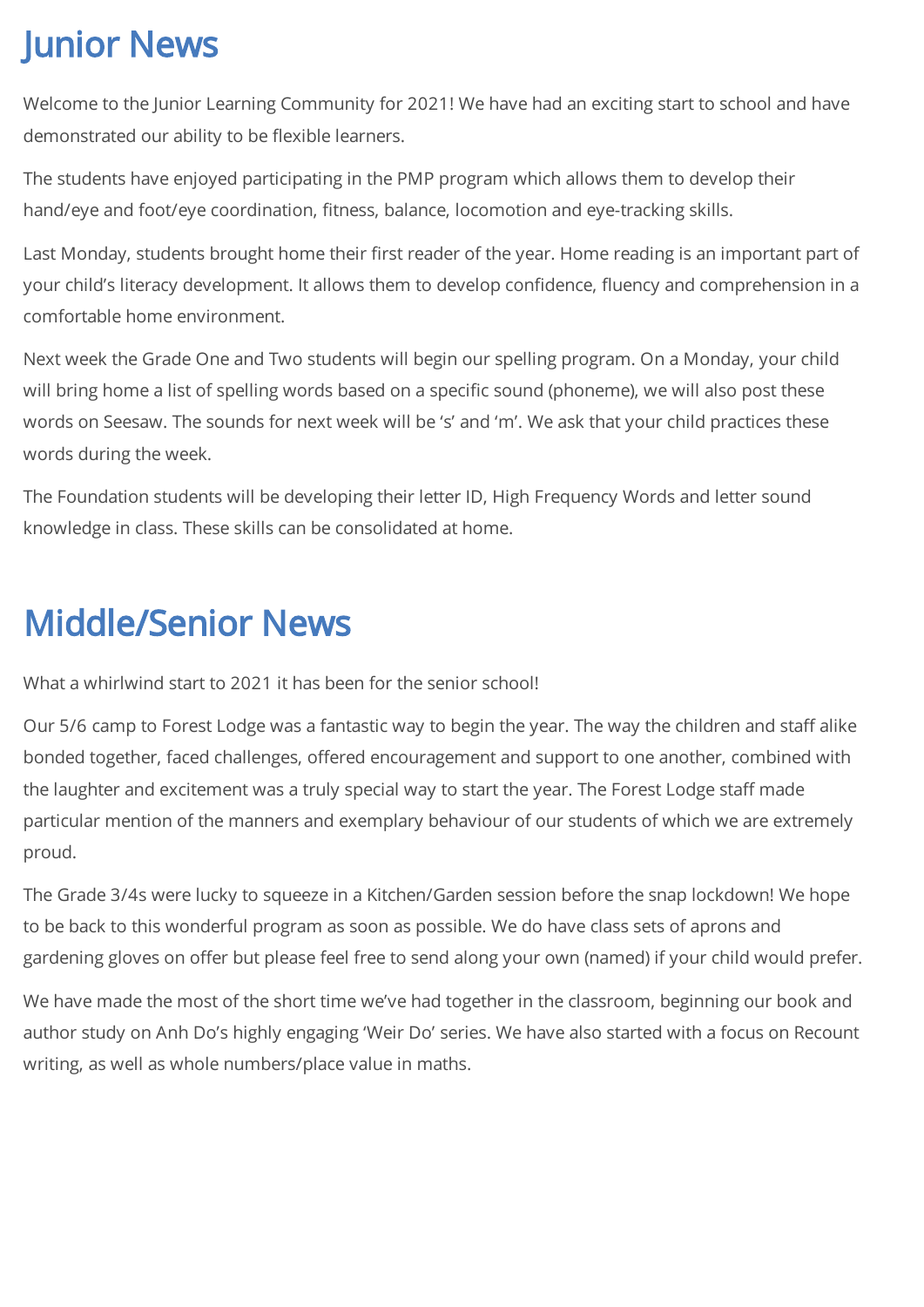# Foundation Rest Day

In order to allow the Foundation children to ease into the school routine, they do not attend school on a full-time basis until after the Labour Day weekend in March.

- Monday 1st February to Friday 5th March Four full days, no school Wednesdays
- Tuesday 9th March onwards fulltime attendance

### **Dates**

| Term 1 - 2021                                                      |
|--------------------------------------------------------------------|
| <b>Mon 22 Feb</b> - Gr 6 Speeches, 2 - 2:30pm                      |
| <b>Tue 23 Feb</b> - Swimming Trials (Gr 1 - 6 students only)       |
| <b>Wed 24 Feb</b> - Foundation students day off                    |
| <b>Fri 26 Feb</b> - District Swimming (Qualified competitors only) |
| <b>Wed 3 Mar</b> - Foundation students day off                     |
| <b>Wed 3 Mar</b> - Parent Teacher Interviews, 3:40 to 7:00pm       |
| <b>Thur 4th Mar</b> - Parent Teacher Interviews, 3:40 - 5:00pm     |
| Tue 9 Mar - Foundation students commence full time                 |
| Fri 12 Mar - House Swimming Sports (Gr 1-6 students only)          |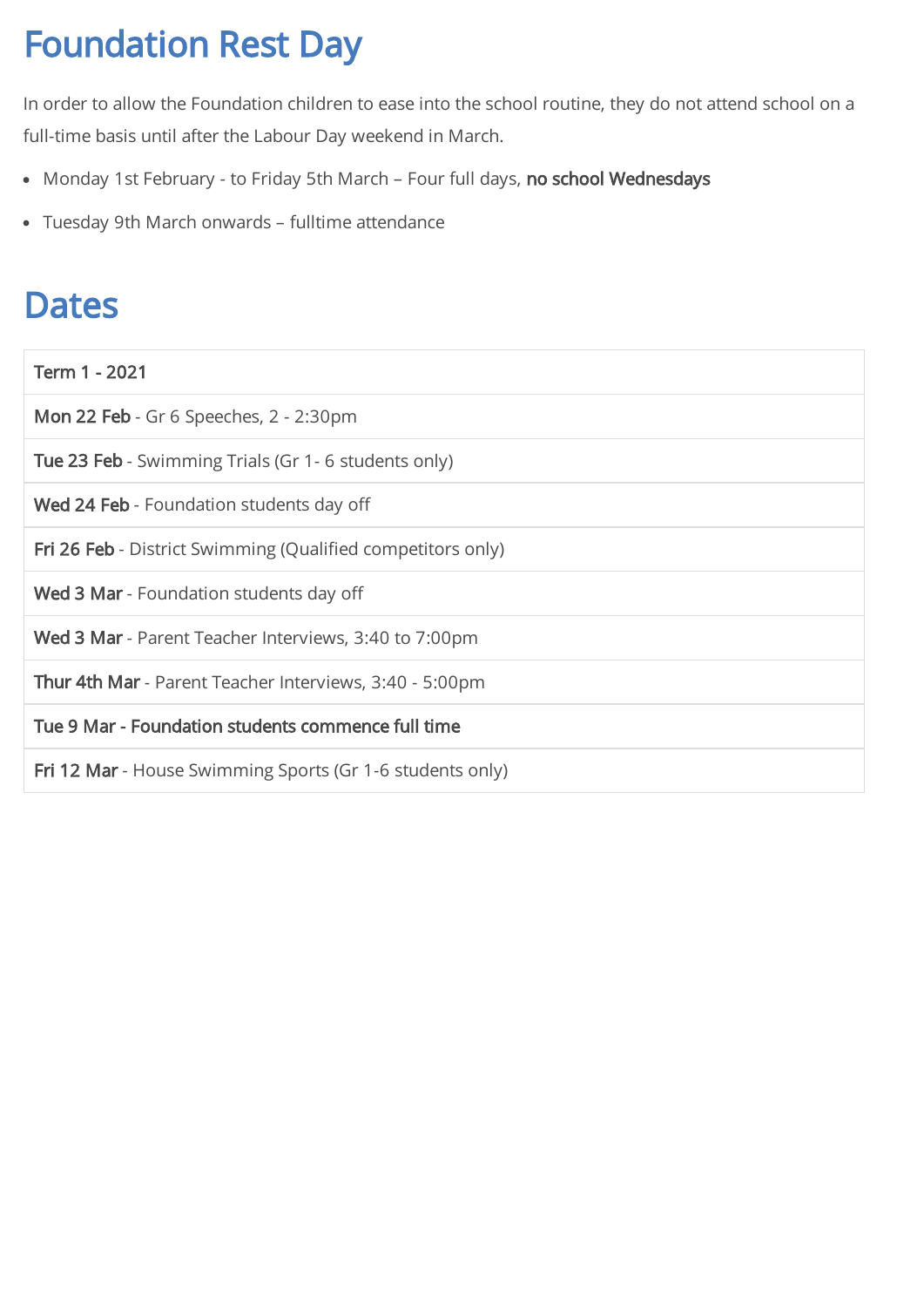

# Uniform Shop - Open for online orders only

The uniform shop is open for online ordering only at this stage - orders are processed on Monday and Thursday afternoons and will be sent home with your child.

If you need to exchange an item please e-mail Belinda at uniform@stjohnskwr.catholic.edu.au with details and return the item via the office (please ensure it is unwashed with tags still attached) and your name is attached to the item returned. Exchanges will be processed on the next uniform shop day.

For Uniform ordering through CDF pay—Visit [https://stjohnskwr.cdfpay.org.au](https://stjohnskwr.cdfpay.org.au/) or scan QR Code. (Guidelines for setting up your CDFpay account can also be found on Skoolbag).

As we are a 'Sun Smart School' we also require the children to wear a school hat from September to April with the 'No Hat-No Play' policy strictly enforced during 1st and 4th terms.

School uniform guidelines are available in the Parent Information section of Skoolbag, on our website or a hard copy can be obtained from the office.



Birthdays - 17 Feb to 2 Mar - Tara Van Den Heuvel, Melina Briganti, Levi Towers, Charlotte Hughes, Lucy Banks, Sebastian Mulhall, Maliyah Costa, Jack Topham, Jobe Cooper, Taylor Walker.